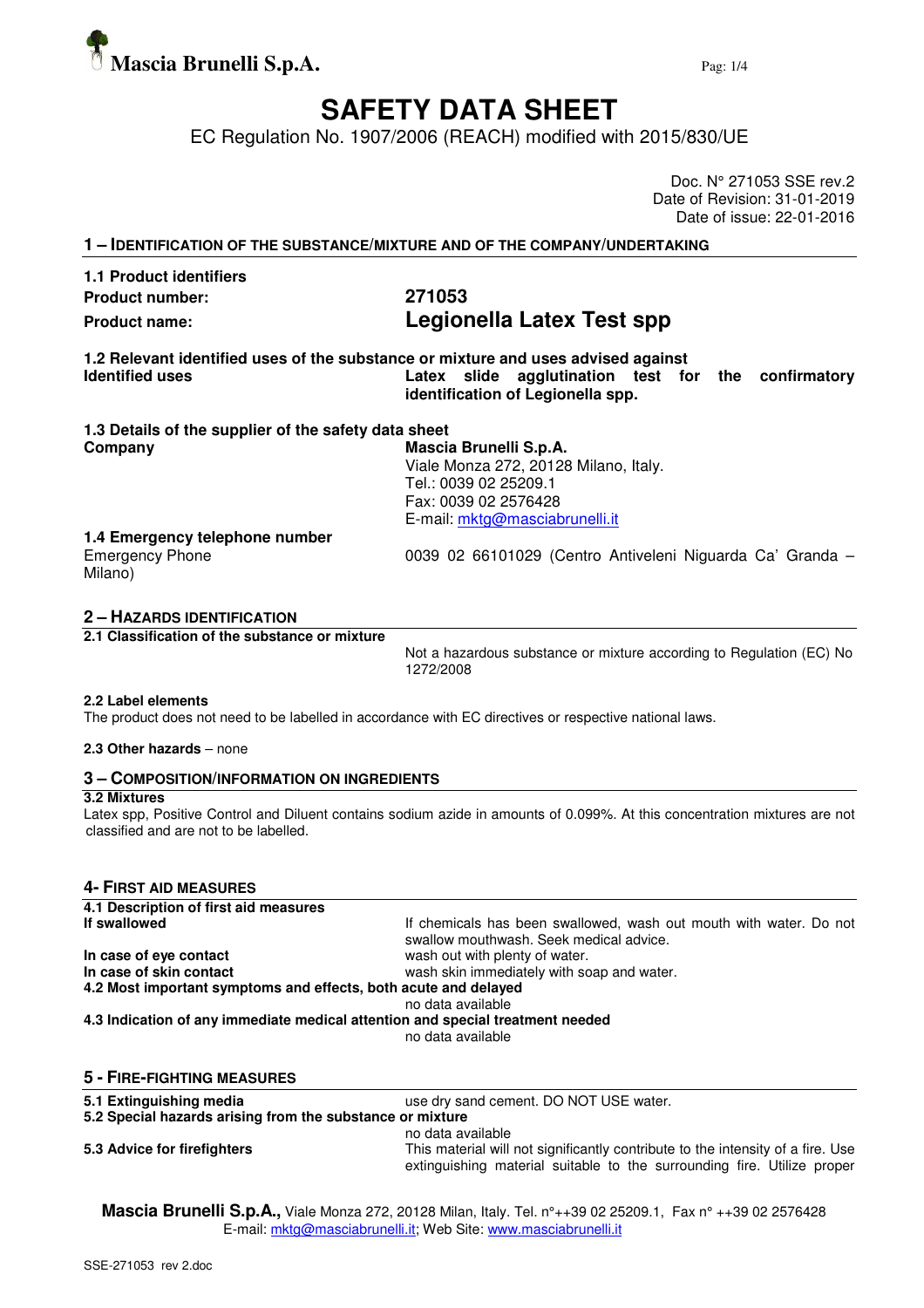

**6- ACCIDENTAL RELEASE MEASURES**

personal protective equipment when responding to any fire. Incipient fire responders should wear eye protection. Structural firefighters must wear Self-Contained Breathing Apparatus and full protective equipment. Move containers from fire area if it can be done without risk to personnel.

| U- ACCIDENTAL NELEASE MEASUNES                                          |                                                                            |
|-------------------------------------------------------------------------|----------------------------------------------------------------------------|
| 6.1 Personal precautions, protective equipment and emergency procedures |                                                                            |
|                                                                         | Use personal protective equipment, lab coat and gloves                     |
| <b>6.2 Environmental precautions</b>                                    | Given the way dispensation there is no possibility of accidental spillage  |
|                                                                         | in sufficient quantity to be dangerous. In any case avoid release to the   |
|                                                                         | environment.                                                               |
| 6.3 Methods and material for containment and cleaning up                |                                                                            |
|                                                                         | Absorb with dry earth, sand or other non combustible material. Properly    |
|                                                                         | disinfect any spills. Test specimens require decontamination with beach    |
|                                                                         | solution or appropriate germicide prior to pick up.                        |
| 6.4 Reference to other sections                                         | For disposal see section 13.                                               |
|                                                                         |                                                                            |
| 7 - HANDLING AND STORAGE                                                |                                                                            |
| 7.1 Precautions for safe handling                                       | For in vitro diagnostic use. Read the instructions for Use. Always follow  |
|                                                                         | Good Laboratory Practice when using this product. Avoid contact with       |
|                                                                         | eyes, skin and clothing.                                                   |
| 7.2 Conditions for safe storage, including any incompatibilities        |                                                                            |
|                                                                         | Store at 2°C / 8°C. Keep all containers tightly closed until ready to use. |
|                                                                         | Under these conditions reagents will retain the activity until the expiry  |
|                                                                         | date shown on the label on outer carton.                                   |
| 7.3 Specific end use(s)                                                 | Apart from the uses mentioned in section 1.2 no other specific uses are    |
|                                                                         | stipulated                                                                 |
| 8- EXPOSURE CONTROLS - PERSONAL PROTECTION                              |                                                                            |
| 8.1 Control parameters                                                  | Any specific protection and prevention measures should not be taken        |
|                                                                         | during use of the product.                                                 |
| Components with workplace control parameters                            |                                                                            |
|                                                                         | No information available                                                   |
| 8.2 Exposure controls                                                   |                                                                            |
| Personal protective equipment                                           |                                                                            |
| Eye/face protection                                                     | Use safety glasses.                                                        |
| <b>Skin protection</b>                                                  | Handle with gloves. Use with a lab coat.                                   |
| <b>Body Protection</b>                                                  | The type of protective equipment must be selected according to the         |
|                                                                         | concentration and amount of the dangerous substance at the specific        |
|                                                                         | workplace.                                                                 |
|                                                                         |                                                                            |

**9 – PHYSICAL AND CHEMICAL PROPERTIES**

#### **9.1 Information on basic physical and chemical properties**  Latex **Diluent** Positive Control Diluent<br>
Milky white aqueous Clear/off white Clear so a) Appearance Form: Milky white aqueous Clear/off white Clear solution suspension<br>b) Odour suspension<br>h) Odour suspension no data available<br>no data available c) Odour Threshold<br>d) pH no data available<br>no data available e) Melting point/freezing point no data available<br>f) Initial boiling point and boiling range no data available f) Initial boiling point and boiling range<br>g) Flash point no data available h) Evaporation rate no data available i) Vapour pressure no data available j) Vapour density<br>
k) Relative density<br>
ho data available  $k$ ) Relative density<br>  $n$ ) Water solubility l) Water solubility no data available m) Viscosity no data available m available m and the model of the model of  $\overline{m}$  no data available no data available<br>no data available n) Explosive properties no data available<br>
no data available<br>
o) Oxidizing properties o) Oxidizing properties

**Respiratory protection Respiratory protection is not required.** 

**Mascia Brunelli S.p.A.,** Viale Monza 272, 20128 Milan, Italy. Tel. n°++39 02 25209.1, Fax n° ++39 02 2576428 E-mail: mktg@masciabrunelli.it; Web Site: www.masciabrunelli.it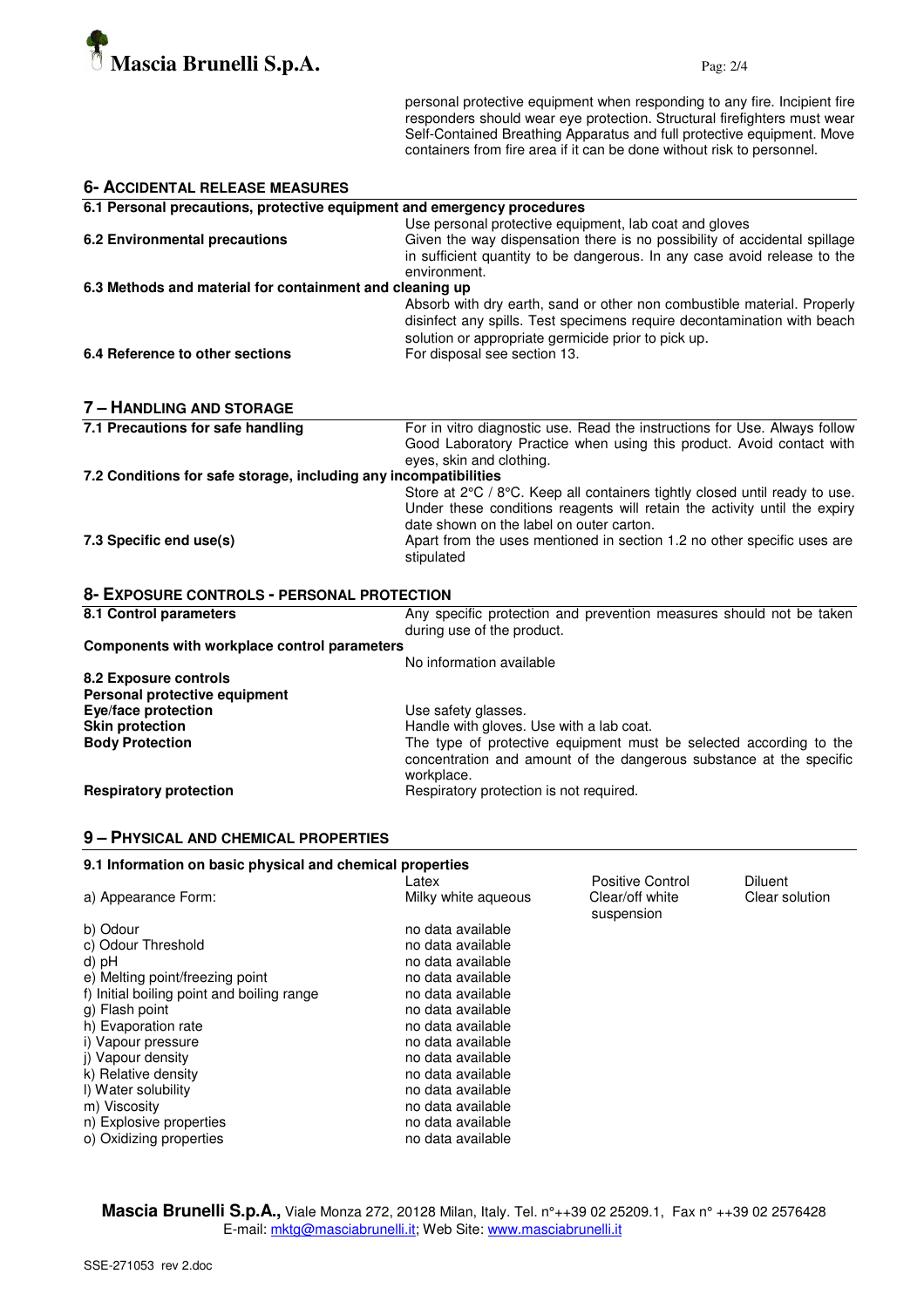

#### **10 – STABILITY AND REACTIVITY**

| 10.1 Reactivity                         | No known hazardous reactivity                |
|-----------------------------------------|----------------------------------------------|
| 10.2 Chemical stability                 | Stable under recommended storage conditions. |
| 10.3 Possibility of hazardous reactions | no data available                            |
| 10.4 Conditions to avoid                | avoid contact with lead or copper plumbing.  |
| 10.5 Incompatible materials             | no data available.                           |
| 10.6 Hazardous decomposition products   | no known hazardous decomposition products    |

# **11 – TOXICOLOGICAL INFORMATION**

**11.1 Information on toxicological effects** 

| <b>Acute toxicity</b>                       | Product does not present an acute toxicity hazard based on known or<br>supplied information |
|---------------------------------------------|---------------------------------------------------------------------------------------------|
| <b>Skin corrosion/irritation</b>            | Possibility of allergic sensitization should be considered.                                 |
| Serious eye damage/irritation               | No data available.                                                                          |
| Respiratory or skin sensitisation           | No data available.                                                                          |
| Germ cell mutagenicity                      | No data available.                                                                          |
| Carcinogenicity                             | No data available.                                                                          |
| <b>Reproductive toxicity</b>                | No data available.                                                                          |
| Summary of evaluation of the CMR properties | No data available.                                                                          |
| <b>STOT-single exposure</b>                 | No data available.                                                                          |
| <b>STOT-repeated exposure</b>               | No data available.                                                                          |
| <b>Aspiration hazard</b>                    | No data available                                                                           |

#### **12 – ECOLOGICAL INFORMATION**

| 12.1 Toxicity                           | no data available                                                                                           |
|-----------------------------------------|-------------------------------------------------------------------------------------------------------------|
| 12.2 Persistence and degradability      | no data available                                                                                           |
| 12.3 Bio accumulative potential         | no data available                                                                                           |
| 12.4 Mobility in soil                   | no data available                                                                                           |
| 12.5 Results of PBT and vPvB assessment | no data available                                                                                           |
| 12.6 Other adverse effects              | no data available                                                                                           |
| <b>13 - DISPOSAL CONSIDERATIONS</b>     |                                                                                                             |
| 13.1 Waste treatment methods            |                                                                                                             |
| <b>Product</b>                          | Waste must be disposed of in accordance with federal, state and local<br>environmental control regulations. |

**Contaminated packaging The Contaminated packaging Containers is a Contaminated packaging Contaminated packaging** 

all the attention and precautions listed for the product.

# **14 – TRANSPORT INFORMATION**

The product is considered non dangerous for transportation<br>14.1 UN number ADR/RI **14.1 UN number** ADR/RID: - IMDG: - IATA: -

| 14.2 UN proper shipping name      | ADR/RID: Not dangerous goods<br>Not dangerous goods<br>IMDG:<br>Not dangerous goods<br>IATA: |  |  |
|-----------------------------------|----------------------------------------------------------------------------------------------|--|--|
| 14.3 Transport hazard class(es)   | ADR/RID: - IMDG: - IATA: -                                                                   |  |  |
| 14.4 Packaging group              | ADR/RID: - IMDG: - IATA: -                                                                   |  |  |
| <b>14.5 Environmental hazards</b> | ADR/RID: no IMDG Marine pollutant: no IATA: no                                               |  |  |
| 14.6 Special precautions for user | no data available                                                                            |  |  |

# **15 – REGULATORY INFORMATION**

| 15.1 Safety, health and environmental regulations/legislation specific for the substance or mixture |  |  |  |  |
|-----------------------------------------------------------------------------------------------------|--|--|--|--|
|-----------------------------------------------------------------------------------------------------|--|--|--|--|

This product does not require special labelling, in accordance with the appropriate EC directives. These products are used for in vitro diagnosis, so they must meet the criteria described in Directive 98/79/CE

#### **15.2 Chemical Safety Assessment no data available**

**Mascia Brunelli S.p.A.,** Viale Monza 272, 20128 Milan, Italy. Tel. n°++39 02 25209.1, Fax n° ++39 02 2576428 E-mail: mktg@masciabrunelli.it; Web Site: www.masciabrunelli.it